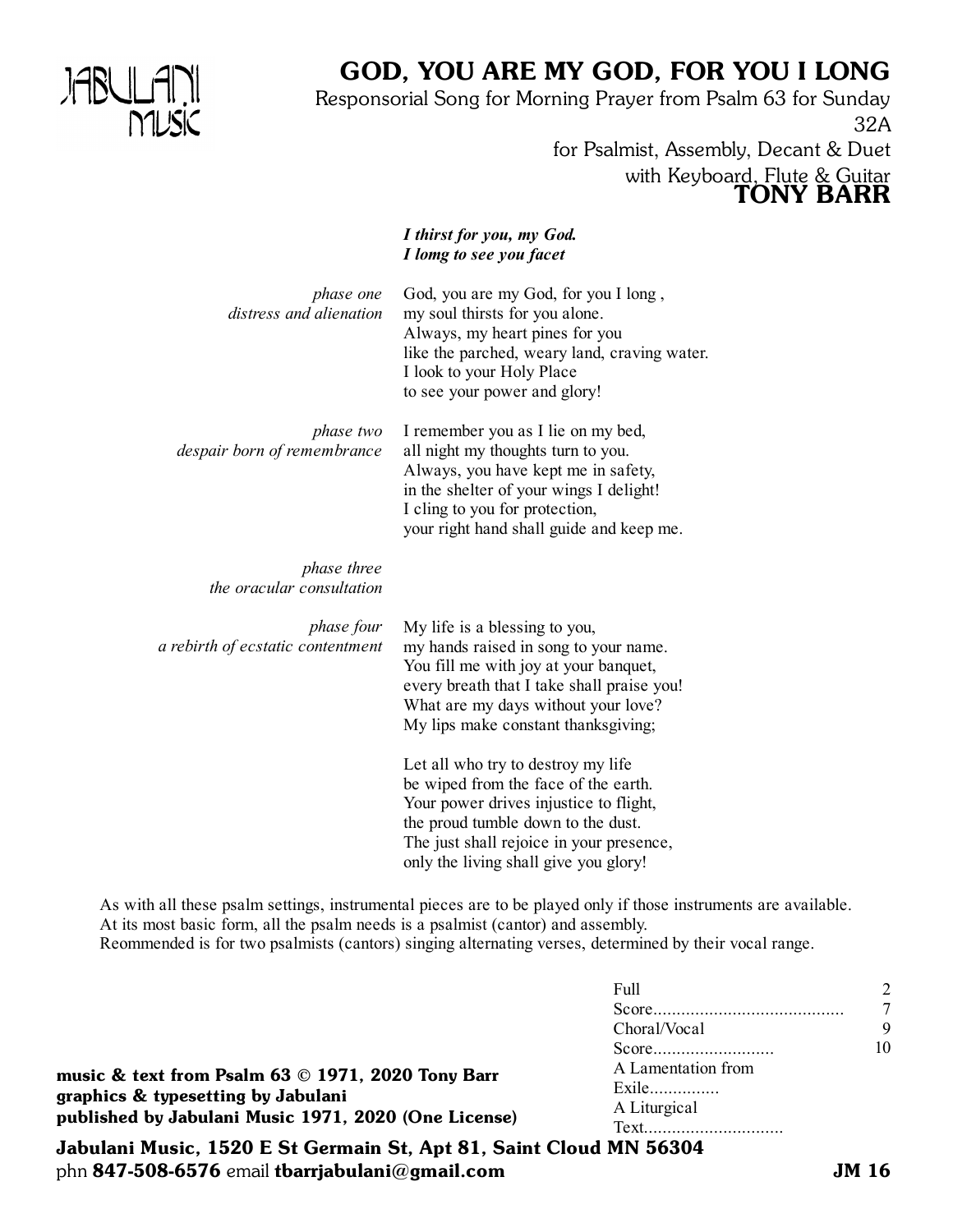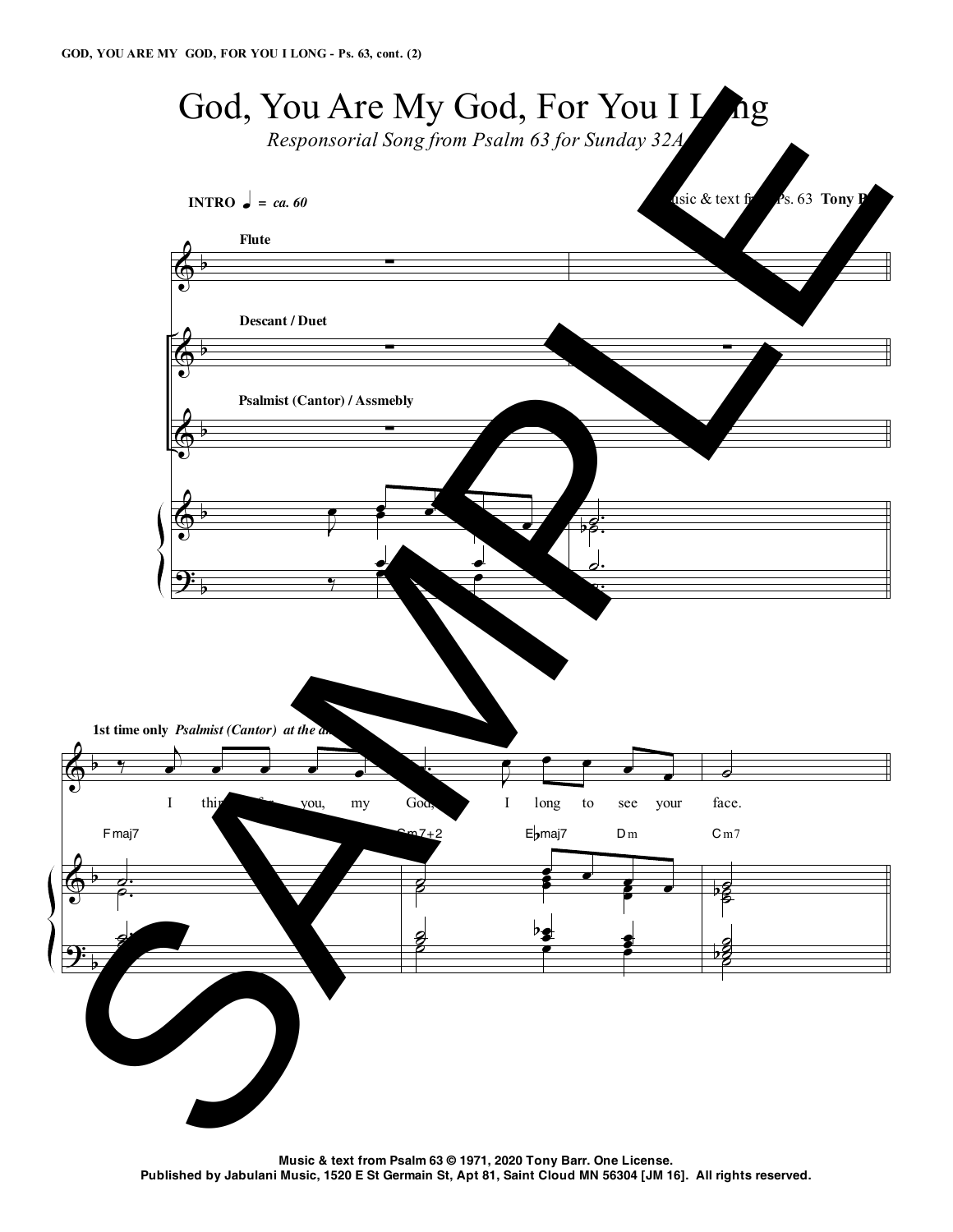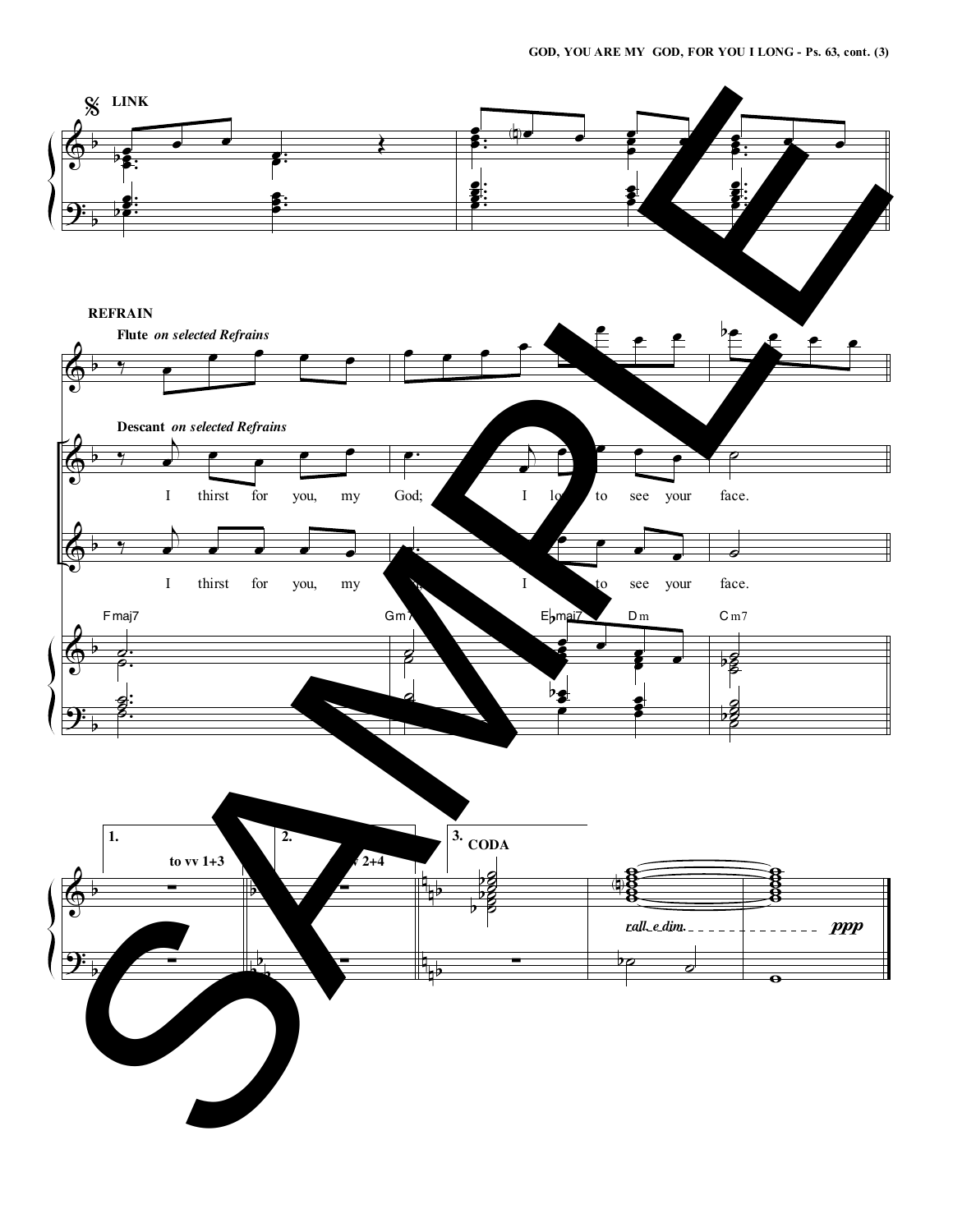## **GI TOHDI,RYSOTUFAORREYMOYU, GMOYDG, OFODR, cYonOt.U(4I)LONG - Ps. 63, cont. (4)**

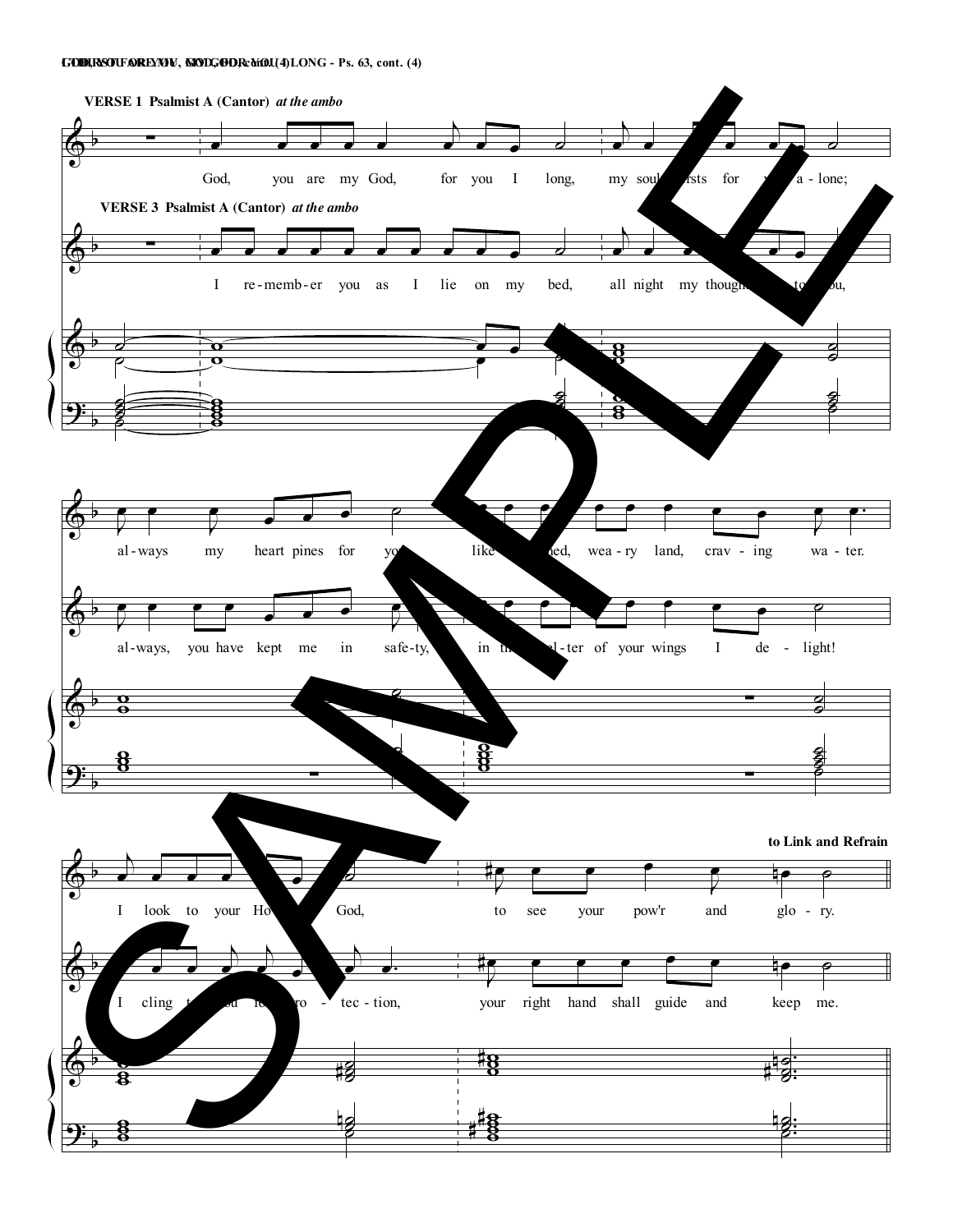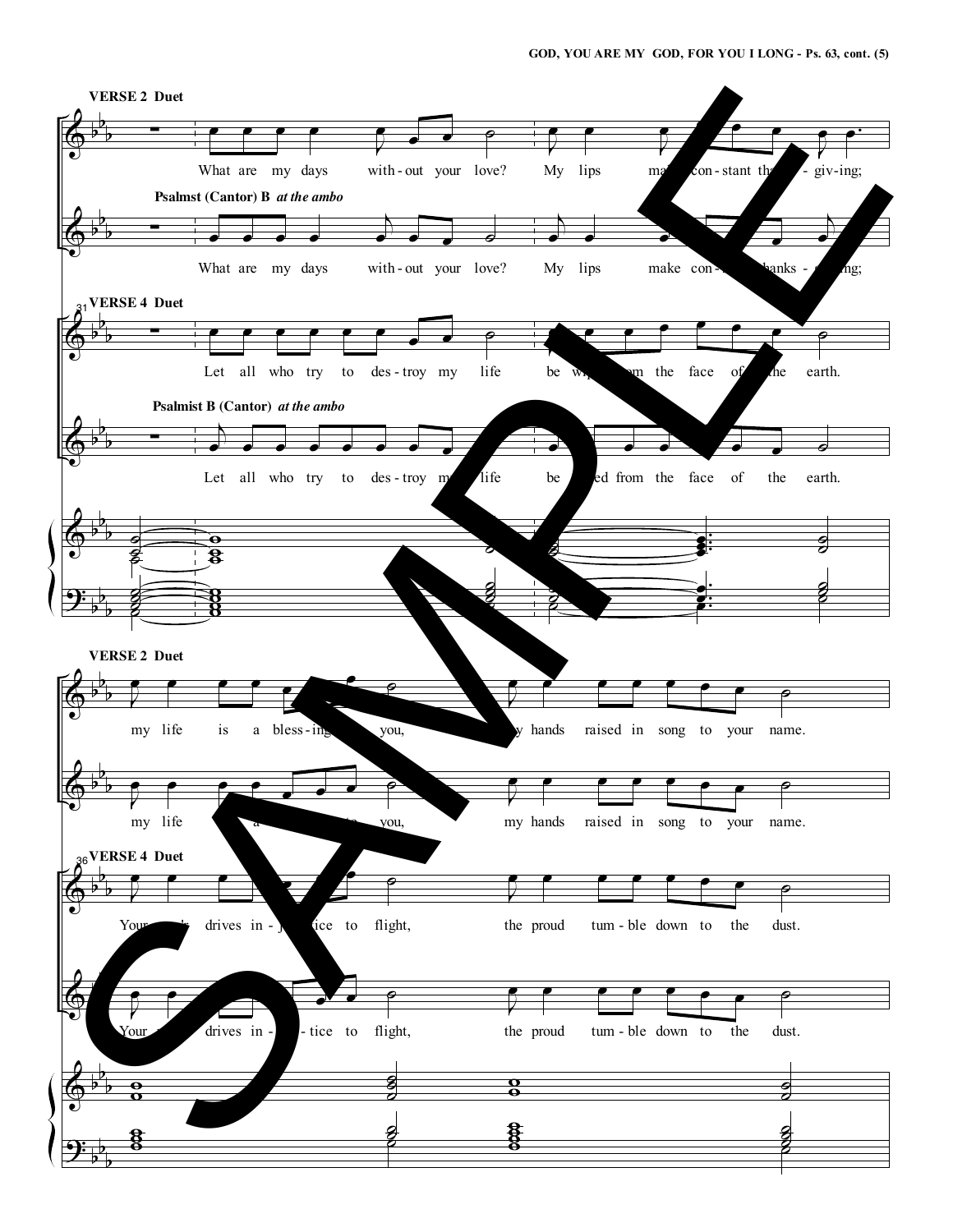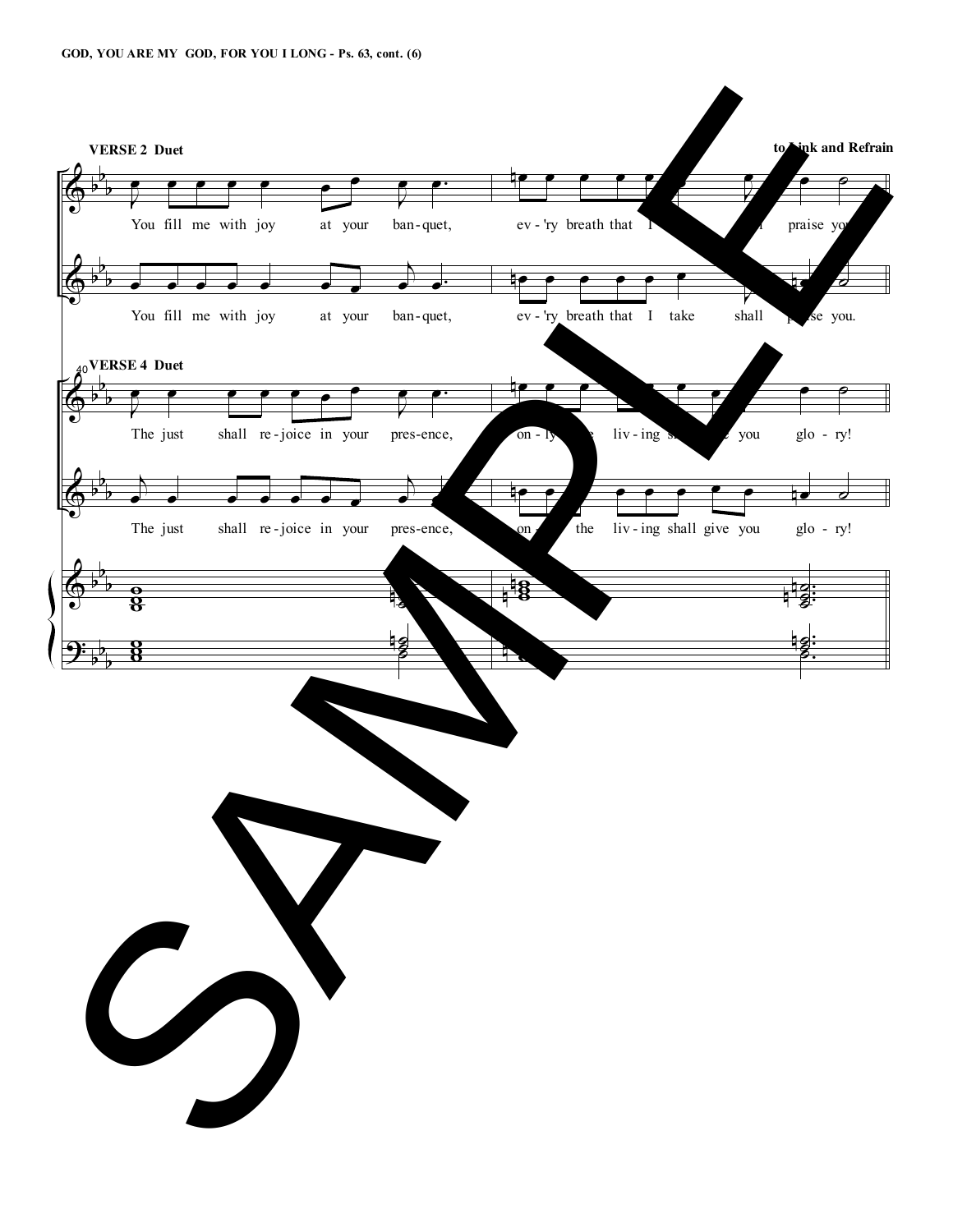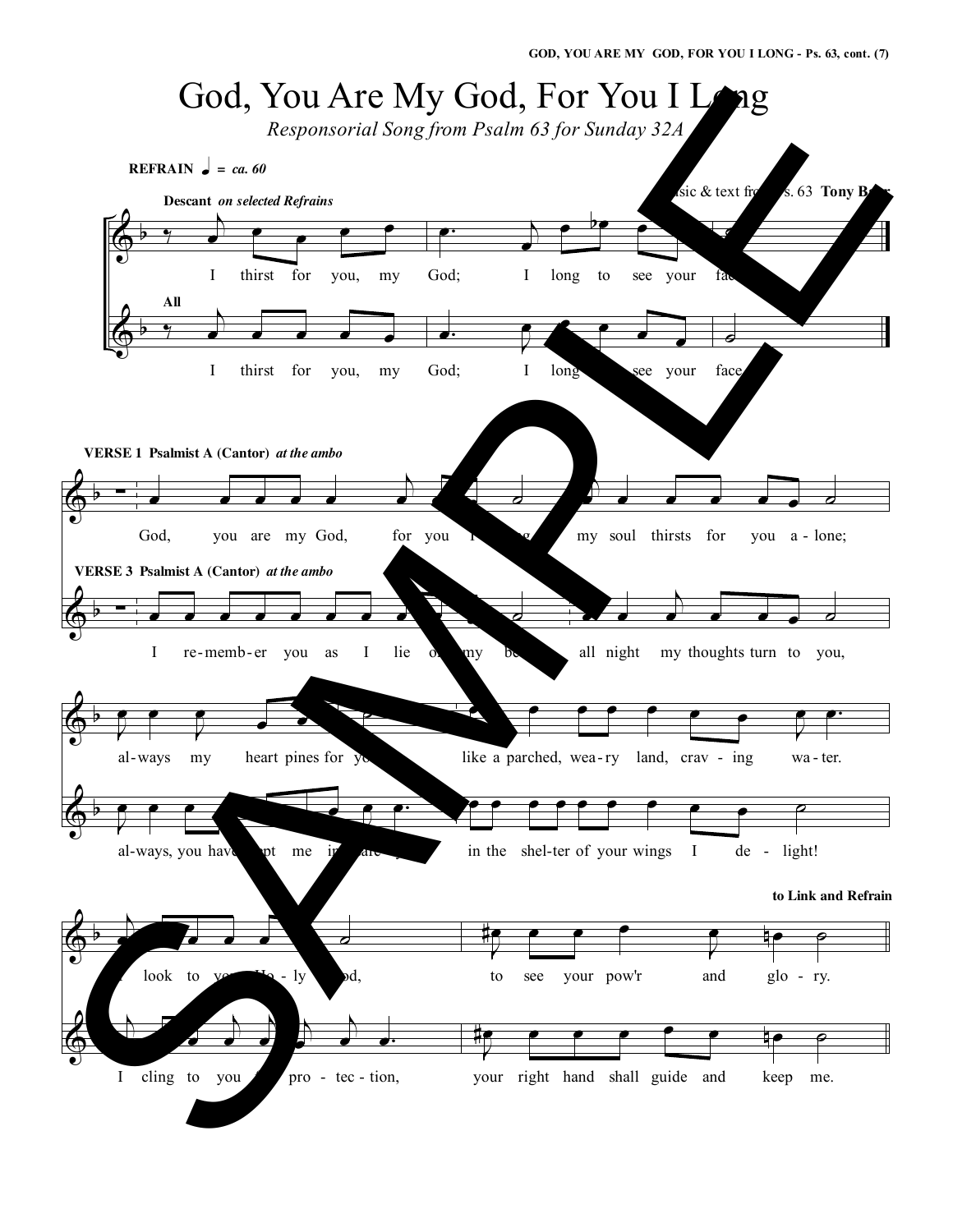